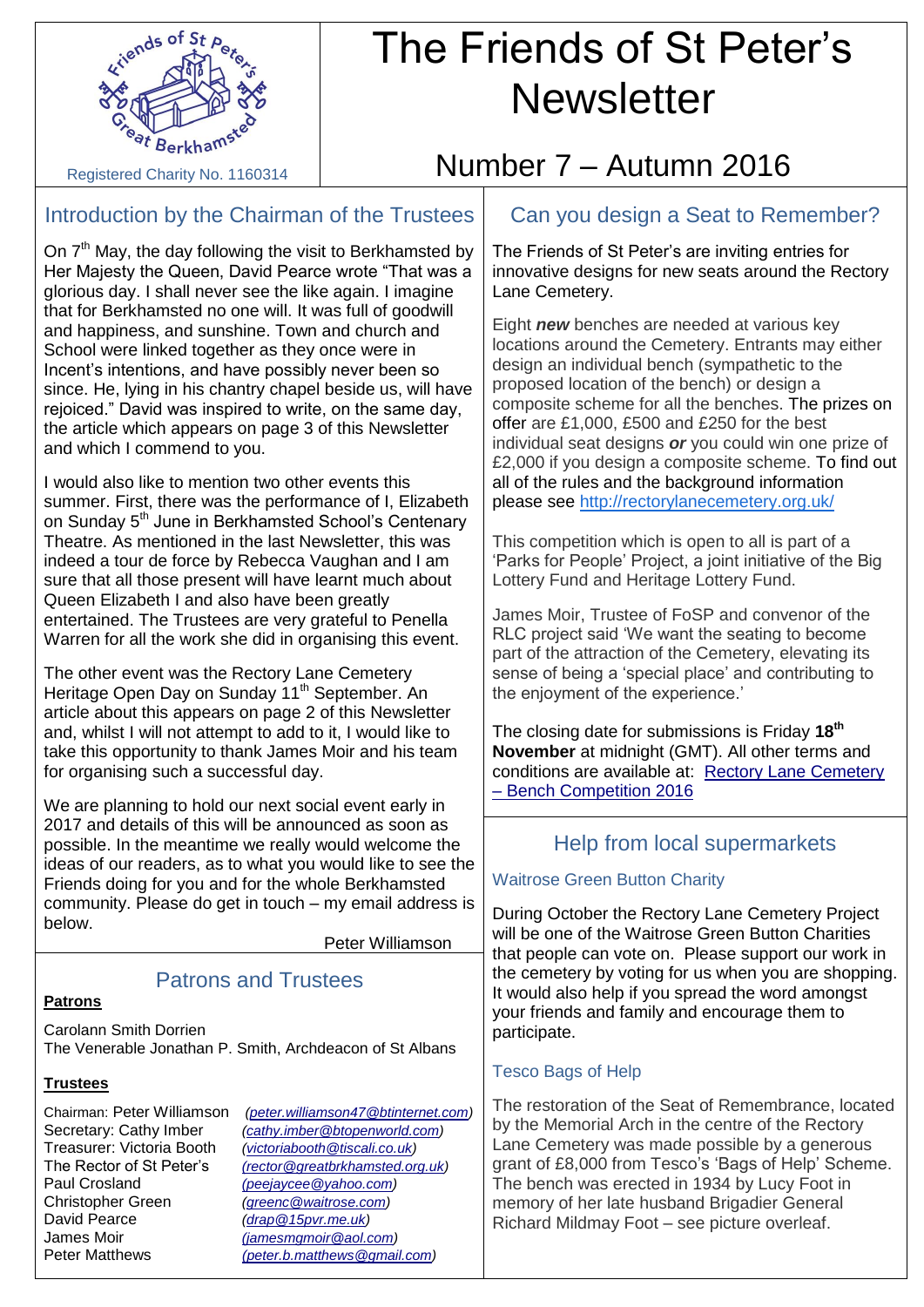## Rectory Lane Cemetery Heritage Open Day

On Sunday 11<sup>th</sup> September we awoke to a day of glorious sunshine; what a relief. A frenetic morning was spent preparing the Cemetery for the many activities planned. Just before 2pm the majestic hearse pulled by the beautiful black horses Whirly and Art arrived courtesy of Malcolm Jones and Metcalfe and Berkhamsted's own Mayor Mr Tom Ritchie launched proceedings and welcomed everyone.

As well as local families who came to learn of the proposals for the space where their relatives lie, we also had a group from Poland. The brothers Kaznowski have a connection with the town through their mother. Their grandfather Reginald Hugh Hughes retired here and was instrumental in the building of All Saints Church in Shrublands Road, although he himself was a St Peter's parishioner.



More local history was brought to life by a group of talented players from the Berkhamsted Youth Theatre. They portrayed three latter day movers and shakers of the town: George Loader, (1839- 1908) the Rev John Wolstenholme Cobb (1829 – 1883) and Walter Pitkin (1882-

1945) telling us their view on the developments planned. The playlet written by Kate Perera (from the Parish office) was well received. Also seen in the Cemetery were characters from the Social Living Foundation with Mr Ghost the Gravedigger, (late of Castle Street).

The focal point of the afternoon was when the Seat of Remembrance was unveiled by Professor Sarah Foot great grand–daughter of Brigadier General Richard Mildmay Foot. She thanked all who had been involved in this restoration and particularly Charles Fiddler of Berkhamsted Metro who was present on behalf of one of the major funders - the Tesco 'Bags of Help' Scheme.



Sarah Foot trying out the restored Seat of Remembrance

Various talented musicians serenaded us throughout the afternoon. Thoby Davis began with haunting versions of Ralph McTell songs and the Swan Centre Youth Project's Sophie O'Neill (who many may recognise from her shifts at Tesco) thrilled us with her very powerful voice. After 5 years at the Youth Project, this was a sort of 'swan song' for Sophie as she is off to study Aeronautics at Preston University.



Towards dusk the dulcet tones of Daria Kulesh gently lulled us into a more contemplative mood for the Lantern Procession.

People of all ages carrying torches, glow sticks, lanterns and even lighted umbrellas were led by the New Orleans Jazz band Mississippi Swamp Dogs while the traffic was halted as we progressed from St Peter's along the High Street up Rectory Lane. Two sombrely dressed gentlemen looking remarkably like Jeremy Biddle and Paul Crosland escorted the hand bier which would have been the means of transport for the last journeys of many of the Cemetery's residents.

At the Rectory Lane Gates the Rev Timothy Pilkington led prayers next to the war memorial in recognition of those lost in all wars and particularly those young men involved in the Battle of the Somme exactly 100 years ago.



The procession then traversed up the hill to the furthest and most Southern point of the Cemetery and returned following the carefully laid LED lights which lent an enchanted quality to the space.

Thanks to everyone who came and gave us their views – feedback is the lifeblood of this project, so thank you for your interest, consideration and time. Any contribution of time can be as flexible as you like to suit your availability.

Like to know more? Please contact James Moir on [jamesmgmoir@aol.com](mailto:jamesmgmoir@aol.com) or 07545 786372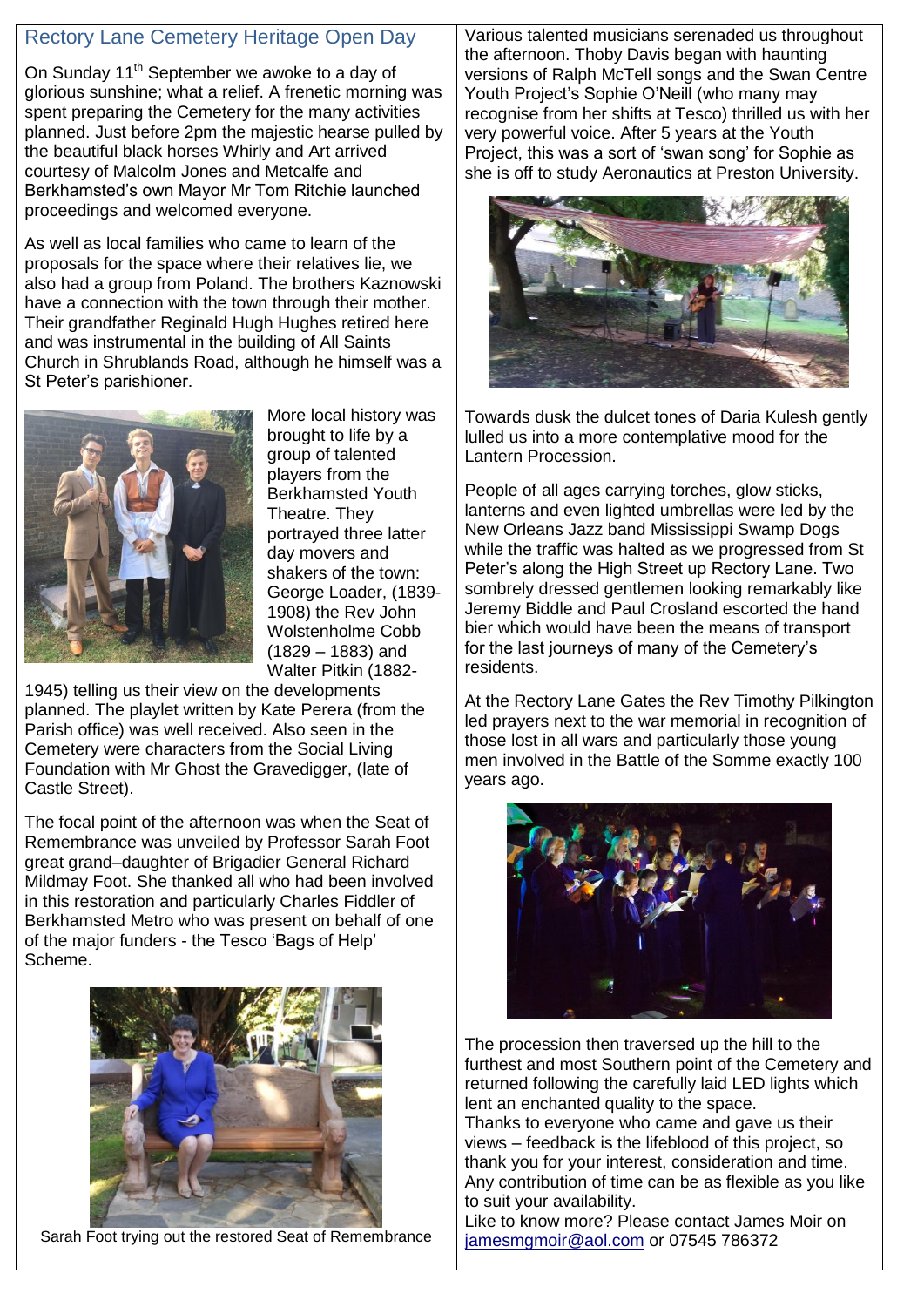## The Vision of John Incent Founder of the 'Free Schole'

Every inhabitant of Berkhamsted knows that opposite St Peter's church, there stands an ancient timbered house known as Dean Incent's. And there the interest generally ceases, though that, in fact, is the starting point of a glorious story that should be better known to the folk of Berkhamsted. By long tradition that house was the birthplace, about the year 1480, of John Incent. His father, Robert, was a 'Gentleman' and 'Secretary' to Cicely, Duchess of York, who was the chatelaine of the castle. The Incents had a long connection with the town, certainly going back, by marriage and by implication and land-holding, to Henry of Berkhamsted and the battle of Crécy, 1346.

In the town were a number of mediaeval hospitals founded to care for the needs of travellers and the poor and the sick. One of these was the Hospital of St John the Baptist, which I am fairly certain was situated on the same site as the present school. That hospital had fallen into disuse by about 1517 and was no longer administered in Berkhamsted for the good of the townsfolk, but by a neglectful Foundation in London. Incent, by this time was moving in royal and episcopal circles, and was sufficiently wealthy – with the support of the citizens (note that) – to pay off the London owners, and to become the President of a newly invigorated Administration. This was to be devoted to the cause of Education in Berkhamsted. That was Incent's vision. A free education.

His mother, Katherine, made benefactions to this in 1518, and, in 1523, another Catherine, Catherine of Aragon, made grants to this scheme of John Incent. This Royal patronage, and Incent's mother's death in 1520, clinched the scheme. Incent was able to endow a school out of his own wealth. And so it was that a 'free' school for Berkhamsted existed by 1523. It was a school that he devoted to the good of all Berkhamsted. We know that, at this date, Dr Incent 'President and Chief of the said Fraternity gave all the lands which he had here for the said use, and sent a schoolmaster who taught their children…' That is from 493 years ago. And just note: it was 'children' in Incent's plan, although I rather suspect that by that he meant 'boys'.

In all this we see the links between town, the Royal castle, Royal patronage, St Peter's church, Education, and personal generosity. The eventual School founded in 1541 was put under the patronage of Henry VIII. There it was safe in troublous times. Everything that Incent did, both up to this point and subsequently, he did 'not without ye healpe of ye town and country'. The town was a community. That is still our sense of the town: when there is need and a good cause, the people rally round.

Incent, in the service of the immensely important Bishop Fox of Winchester, knew all the important people – Henry VIII, Anne Boleyn, Archbishop Warham, Wolsey, Cromwell, Thomas More.



He made money and intended it to endow a great school for his own town. His town and St Peter's church mattered to him. He 'hath done many benyfyt & ornament gyven unto thys chapell of Saynt John' where his father and mother were commemorated in brass. And Education mattered to him. He was almost fanatical about that. One

vexed steward of land in Hampshire wrote that Dr Incent 'took away every penny and pennyworth' so that he could purchase land to found his own school.

This was the 'free schole' for Berkhamsted, the town of his birth and his affection. There is no memorial to him, though he was the famous Dean of St Paul's. From time to time he came back to stay in his school, and it seems that in 1545 – when he died – he was buried in his chantry of St John, here in St Peter's. In the  $17<sup>th</sup>$  century there is record of a florid Latin epitaph under the 'cote' and crest of Incent, and Clutterbuck (1820) speaks of his being buried in the church in his own chancel.

These are the bones of Incent's story. Whenever I hear of divisions in Berkhamsted – of cases of grievance – I comfort myself with the noble designs and generosity of Dr John Incent. Of course, we know that it has not turned out quite as he expected, but the vision was there, and in the Queen's visit, and in the Receptions for representatives of all Town life, of the Schools and institutions, and of Church there was a timely renewal of that Vision.

I shall cherish that vision, and, with it, the sight of my own daughters looking out from the windows of Dean Incent's house, where we once lived, to view the arrival of Her Majesty, Queen Elizabeth II, whose great predecessor Incent knew.

> David R.A.Pearce 7<sup>th</sup> May, 2016



Dean Incent's house, Berkhamsted High Street